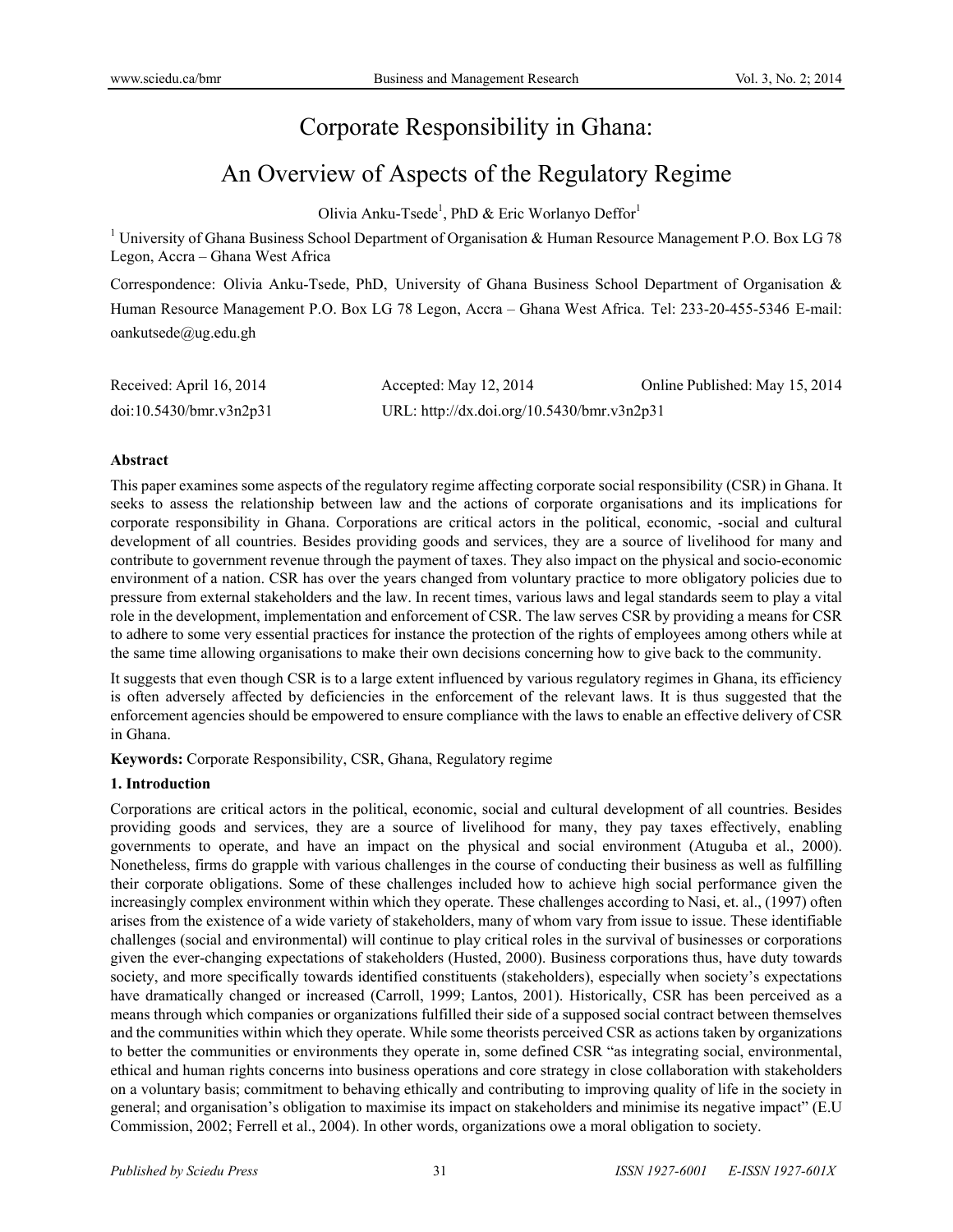In Ghana the need for businesses to be responsible has become relevant given the gradual shift towards privatization and deregulation. This trend can strengthen the role of the private sector in complementing the public sector efforts thereby creating new hopes and responsibilities for businesses (Husted, 2000). Largely, most corporate bodies exist to make profits or satisfy shareholders value, in achieving this many may engage in illegal activities at the expense of stakeholders or shareholders of the company. In most instances these unregulated activities results in adverse effects on the environment, e.g. large companies in the mining sector might ignored the dangerous conditions under which their employees work; resulting in high incidents of physical impairment, poisoning, cardiovascular and respiratory diseases and death amongst workers. These events raises the legitimate question of whether corporations can of their own be responsible without the existence or enforcement of Law? McBarnet (2009) opines that engaging in CSR was no longer a voluntary act on the part of businesses but rather companies must practice CSR because there is legal pressure and enforcement.

Although presently, the notion of corporate social responsibility (CSR) is linked with ethical and moral issues concerning corporate decision-making and behaviour; their activities vary per the dimensions they cover and their mode of implementation. These dimensions include the legal dimension which demands that companies adhere to laws that pertain to their various areas of operation. This notwithstanding many governing bodies including the EU Commission (2002) have insisted that CSR should be voluntary if companies are expected to do more than the law dictates that is, an informal type of law (Buhmann, 2006). However, in as much as firms need to be profitable, legal responsibilities requires them to carry out their activities within the confines of the society's legal structure, derived from its agreed jurisdictions (Helmer and Ståhl, 2009). Again, the primary difficulty associated with dealing with the legal aspects of corporate social responsibility (CSR) is the lack of an identifiable and acceptable definition of the concept of CSR. Consequently, although its role in the corporate world and the business world at large cannot be denied, the contents, dimensions, and nature, of the concept remain unclear. Therefore most often companies find themselves at the wrong side of the laws because, they are not aware of the various legal provisions in relations to good corporate responsibility.

Ghana has a very diverse corporate environment. There are limited liability companies; companies limited by guarantee; non-Ghanaian companies registered in Ghana as external companies; and state-owned corporations created by statute. There are also a whole lot of associations such as partnerships and co-operatives that have corporate personality. Then there are unincorporated businesses, such as sole proprietorships, that act more or less like corporations. All these corporate and "quasi-corporate" forms are subject to varying degrees, to principles of CSR. Even though at the global level there is a proliferation of initiatives to promote CSR in the face of public concerns about the political, economic, social and environmental impact of the activities of corporations in societies in which they operate, there is no comprehensive or readily available document on CSR in Ghana. What provides the CSR framework in Ghana are a variety of policies, laws, practices and initiatives. In other words, policies, legislation, and other forms of law regulate CSR in Ghana. Many government policies, such as the Ghana Land Policy document bear directly on CSR. Though these policies are not named as pro or anti CSR initiatives they have the potential to promote or denigrate CSR. In addition, specific laws which have a bearing on CSR regulate particular industries and sectors of the economy such as banking, insurance, mining and commerce. A number of international conventions that Ghana has ratified are also applicable, and have a bearing on CSR.

In the absence of a clear CSR policy, individuals, advocacy groups and public agencies seeking to hold corporations responsible for their social responsibilities usually encounter difficulties in doing so, probably because of the absence of a readily available source document on CSR for reference, particularly in the absence of any statutory or contractual obligation imposed on such corporations. Also, companies seeking to meet their corporate social responsibilities are not sure of whether they are doing what they should be doing and are unclear as to the exact parameters of CSR. A few studies have been conducted in this area primarily in the European Union (EU). Notable among them is a study conducted in Denmark by Buhmann (2006) who sought to ascertain the role of law in corporate CSR activities. The findings showed that CSR functions as informal law, and that important principles of law function as part of a general set of values that guide CSR. The findings further suggested that aspects of law in the abstract as well as in the statutory sense and as self-regulation influence the substance, implementation and communication of CSR. It was proposed that the current normative regime of CSR in terms of demands on multinational corporations could constitute pre-formal law. Another study by McBarnet (2009) on the linkages between CSR and the law established the existence of a widening range of governance methods being brought into play to form a new corporate accountability. Although some studies have been conducted on CSR in Ghana, (e.g. Amponsah-Tawiah and Dartey-Baah (2011); Ofori and Hinson, (2007); Kuada and Hinson (2012), none looked at the role of law in facilitating or otherwise ensuring compliance of CSR by corporate bodies in Ghana, hence making this study a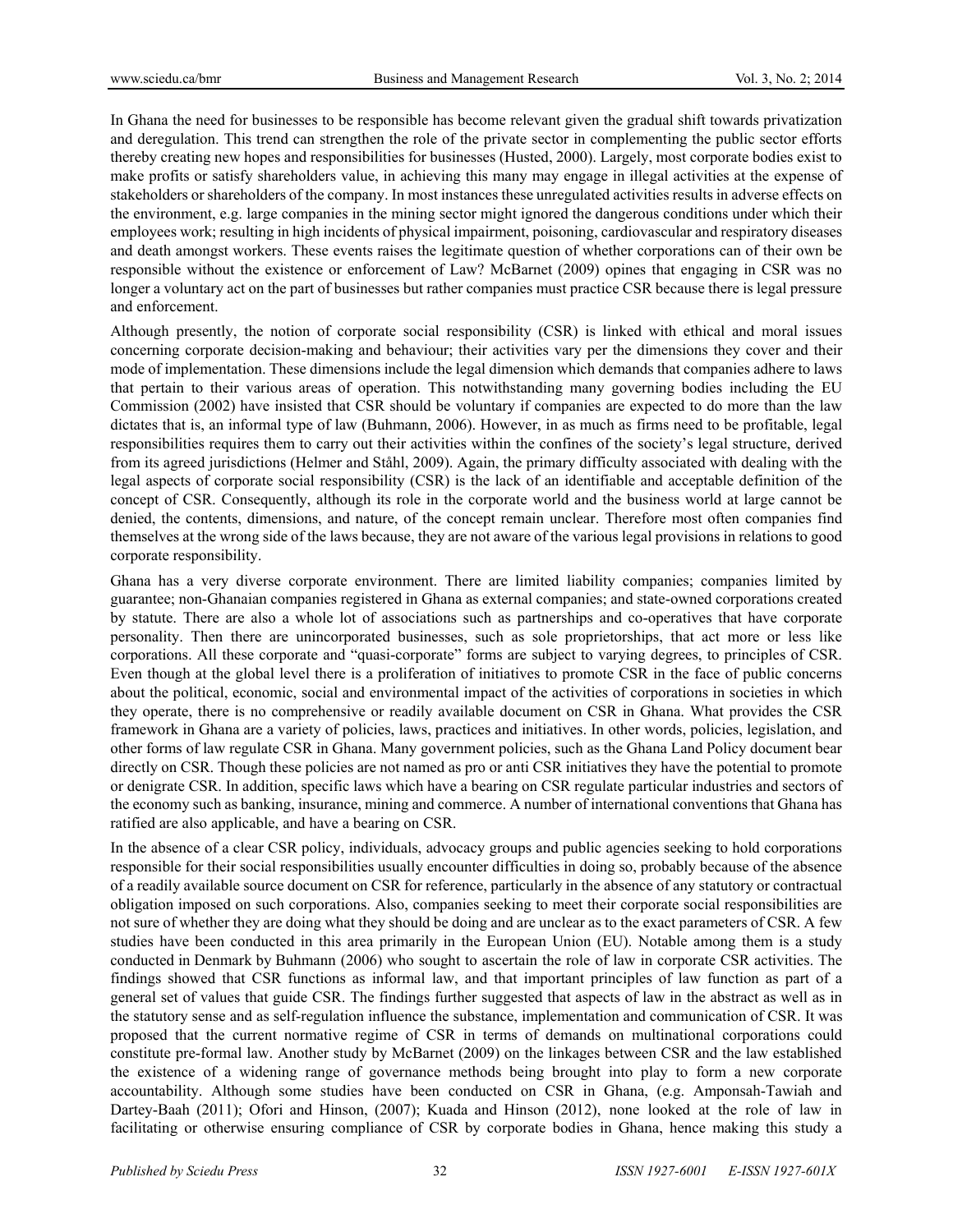pioneering study. Specifically, the study sought to address the following questions: which aspects of the regulatory regime of Ghana affect Corporate Social Responsibility (CSR) activity? What is the relationship between law and the actions of corporate organisations and its implications for corporate responsibility in Ghana?

### **2. Theoretical Framework**

## *2.1 Defining Corporate Responsibility*

Corporate social responsibility is seen as "a commitment to improve community well-being through discretionary business practices and contributions of corporate resources" (Kotle and Lee, 2004). Some authors hold the view that CSR is an interwoven concept between business and society rather than distinct entities hence the two work hand in hand. Others have also argued that CSR concerns how companies manage the business process to produce an overall positive impact on society (Baker, 2003; Wood, 1991). In the Ghanaians context however, the concept is seen as building capacity for sustainable livelihoods, respecting cultural differences and finding business opportunities in building the skills of employees, the community and government (Amponsah-Tawiah and Dartey-Baah, 2012). These differences pertaining to what CSR is or should be, perhaps has influenced the evolving nature of the terminology. Over the decades CSR has been used interchangeably with corporate responsibility, corporate citizenship, social enterprise, sustainability, sustainable development, triple-bottom line, corporate ethics, and in some cases, corporate governance (Bassen, Hölz and Schlange, 2006). These interchangeable terminologies, have indeed, influenced the way various actors understand and by extension how CSR is defined and practiced.

## *2.2 The CSR Pyramid*

According to Carroll (1979), the concept of social responsibility business is mainly driven by the economic, legal, ethical, and discretionary expectations that society has of organizations at any given point in time. It is therefore imperative that businesses and/or corporate organisations undertake their activities in a manner that either conforms to or exceeds the ethical, legal commercial and public expectations society has of businesses. Nonetheless, Carroll (1991) posits that an important goal of a company is to provide financial return to its shareholders. However in trying to fulfil the financial returns of shareholders corporate activities must be undertaken bearing in mind people's opinion and the legislation of a country; reason being that corporate organizations stand to lose on its financial gains in the event that it is perceived as a 'bad' company within its operational area or be found flouting legal requirements of its host country. The CSR pyramid developed by Carroll (1991) therefore emphasizes that a company has four different aspects of CSR that need to be taken into consideration in order to fulfil its obligations towards the society; the economical, legal, ethical and philanthropic responsibilities. The economic responsibility component of the pyramid, according to Carroll (1991) constitutes the fundamental reason corporate organisations exist. That is to maximize shareholders value whiles remaining competitive within the market they operate. Therefore in the absence of profit, a company cannot and will not survive (Carroll, 1991). Second to the economic responsibility identified by Carroll (1991) is the legal and ethical responsibility. Carroll (1991) explains that although firms seek to maximise shareholders value, all businesses must ensure they operate within the rules and regulation of their host countries. Differentiating the legal component from the ethical component Carroll (1991) attributed the legal responsibility to written laws and the ethical responsibility to norms, standards or expectations, of consumers, shareholders and the community. He however indicated that most often the legal requirements are derivatives of ethical aspect of CSR which then becomes written law. The last of the CSR pyramid is the philanthropic responsibility. These are mainly activities corporate organisations engage in so as to be perceived as "good corporate citizens". The philanthropic responsibility is not required by law or interested parties. It is the means by which companies increase their reputation and goodwill (Carroll, 1991).

#### *2.3 Stakeholder Theory of CSR*

The stakeholder theory holds the view that firms have a responsibility to satisfy the interests of their diverse constituents, referred to as stakeholders. Stakeholders according to Freeman (2004) are "those groups who are vital to the survival and success of the organization". In other words the actions or inaction of these groups can make or unmake an organization. Friedman and Miles (2006) emphasizes therefore that, the efforts of organizations should be aimed at managing the interest, needs and viewpoints of these groups. Henriques and Sadorsky (1999) identified four main categories of stakeholders likely to show concern for the impacts of corporate activities. These categories include organizational, community, regulatory and media stakeholders. Organizational stakeholders are "those who are directly related to an organization and have the ability to impact its bottom line directly" (Henriques and Sadorsky 1999). These may include customers, employees, shareholders and suppliers (Clarkson, 1995). These groups are absolutely essential to the success and survival of the firm, both in the short and long term. Community stakeholders include environmental and human rights defense groups, along with other potential activists present in the areas where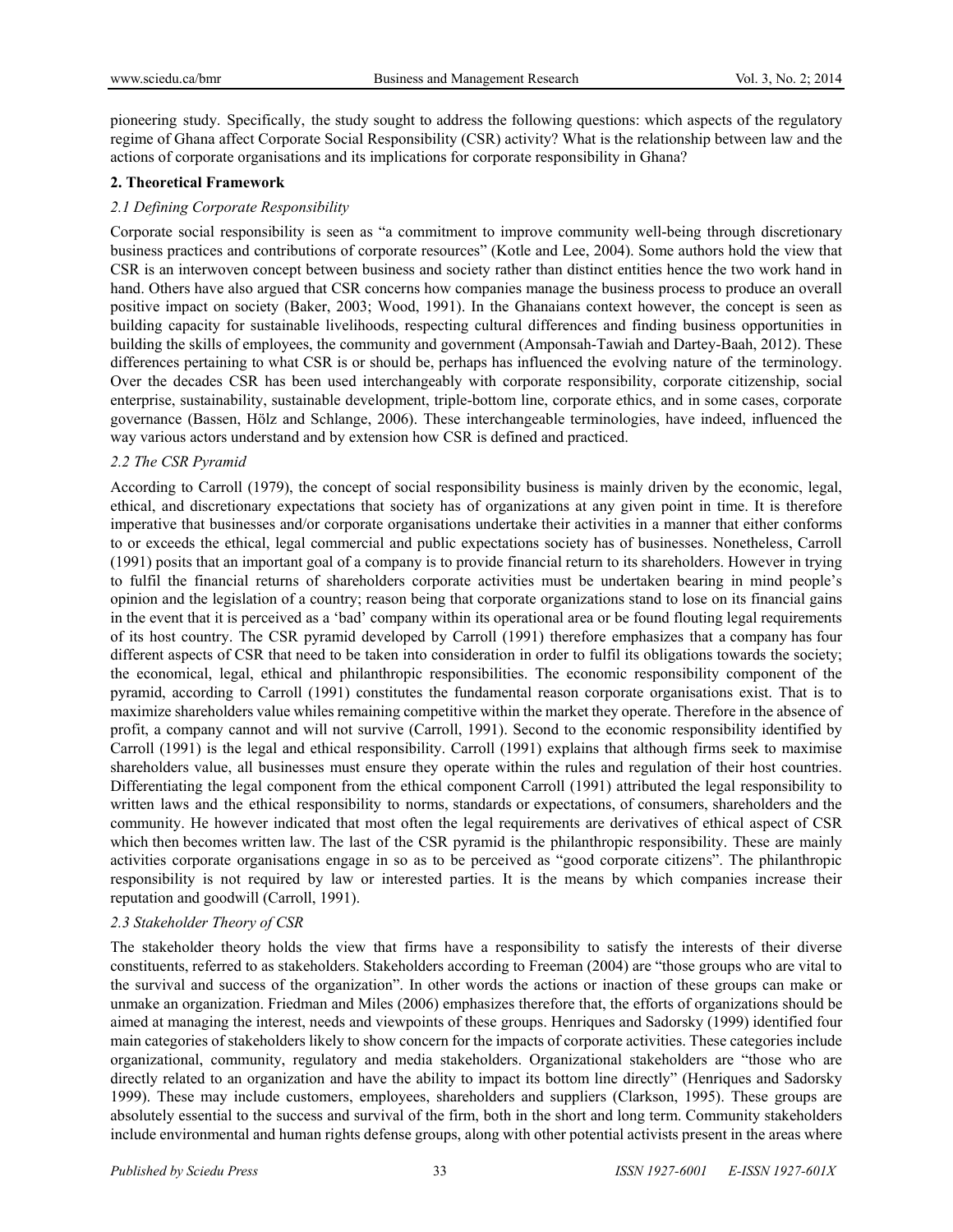the firm operates. The regulatory stakeholders group is made of Governments, trade associations, and competitors. In a nutshell the stakeholders' perspective according to (Maignan et. al., 1999) requires businesses to address the responsibilities placed on them by their stakeholders. It is therefore ethical for companies to be fair or just by giving acceptable treatment to their employees and stakeholders. For example, it would be unfair for a company that makes high earnings to pay their workers low wages or for a company to import labour from a different jurisdiction or region when there is available labour in the location of operation especially for discriminatory reasons. Businesses are expected to ensure that their actions do not deny their employees of their basic human rights.

## *2.4 Legitimacy Theory*

Suchman, (1995) considers legitimacy as "a generalized perception or assumption that the actions of an entity are desirable, proper, or appropriate within some socially constructed system of norms, values, beliefs and definitions". Deegan (2002) opines that legitimacy theory posits organizations are continually seeking to ensure that they operate with the bounds and norms of their respective societies. To this end, organizations attempt to establish congruence between "the social values associated with or implied by their activities and the norms of acceptable behaviour in the larger social system of which they are part" (Dowling and Pfeffer, 1975, p. 122).Organizational legitimacy is not a steady state, but variable. This variability is not only temporal, but also spatial or across stakeholder and cultural groups. Therefore depending on an organization's perception of its state or level of legitimacy, an organisation may employ 'legitimation' strategies (Lindblom, 1993).

The above reviewed theories form the theoretical framework for this study. Collectively, the pyramid theory, the stakeholder and the legitimacy theories informed us on the different reasons for which companies engage in CSR activities. The legal responsibility component of the pyramid model by Carroll (1991) and the legitimacy lay credence to the role of law and regulations in propelling companies to undertake CSR.

#### **3. Methodology**

This study used qualitative method to address the objectives of the study. The use of qualitative methodology facilitated the analysis of various legal documents, judicial decisions and other publications which did not involve numerical data. It also allowed for in-depth analysis of various theories concerning the CSR phenomenon as well as the interpretation of documents and concepts used in this paper (Saunders, et. al., 2009; Starrin & Svensson, 2004; Åsberg, 2001). The sources of data used for the study was secondary in nature. Using content analysis and critical document review methodology, newspaper publications, legal documents, annual reports, government publications, organization and academic publications was critically evaluated. This methodology has been used in similar studies by Buhnann (2006) and McBarnet (2009) to address their set objectives.

#### **4. Corporate Liability under the Labour Laws of Ghana**

Worldwide, companies are expected to comply with laws and regulations, set by both local and international governments. These laws try to set minimum standards for responsible behaviour in various areas of their operations. They cover issues such as human rights, treatment of labour, environmental and consumer protection, health and others all of which constitute some dimensions of the triple bottom line approach. It has been indicated that CSR activities are becoming apparent in the operations of corporate bodies in Ghana; however, such activities are not carried on a significant scale. This, Ofori (2007) referred to as "the engagement of haphazard indulgence of corporate good works". The responsibility of corporate organization takes on a two-fold nature that is internal and external corporate social responsibilities. The latter, over the decades have been given much prominence at the expense of the former. Internal corporate responsibility (CR) practices according to Turker (2009) are directly related with the physical and psychological working environment of the employee. It is expressed in concern for the health and well-being of employees, their training and participation in the business, equality of opportunities and work-family relationship (Vives, 2006). In Ghana, corporate organisations are both *legally and morally* responsible for ensuring that the *rights of employees are not violated.* The observance of good labour practices is therefore essential in accessing the CSR practices of corporations in Ghana. This includes safety at work and good working conditions, an ascertainable profit sharing systems, retrieval of benefits, employee involvement in decision making and respect for workers etc. (Atuguba et al., 2000). In 2003 the Labour Act 2003, Act 651 passed into law informed by the need to codify the then existing laws on labour which were scattered in various pieces of legislation into one common statute and to develop a law which conforms to the 1992 Constitution of the Republic of Ghana, and the International Labour Organization (ILO) Conventions to which Ghana is a signatory.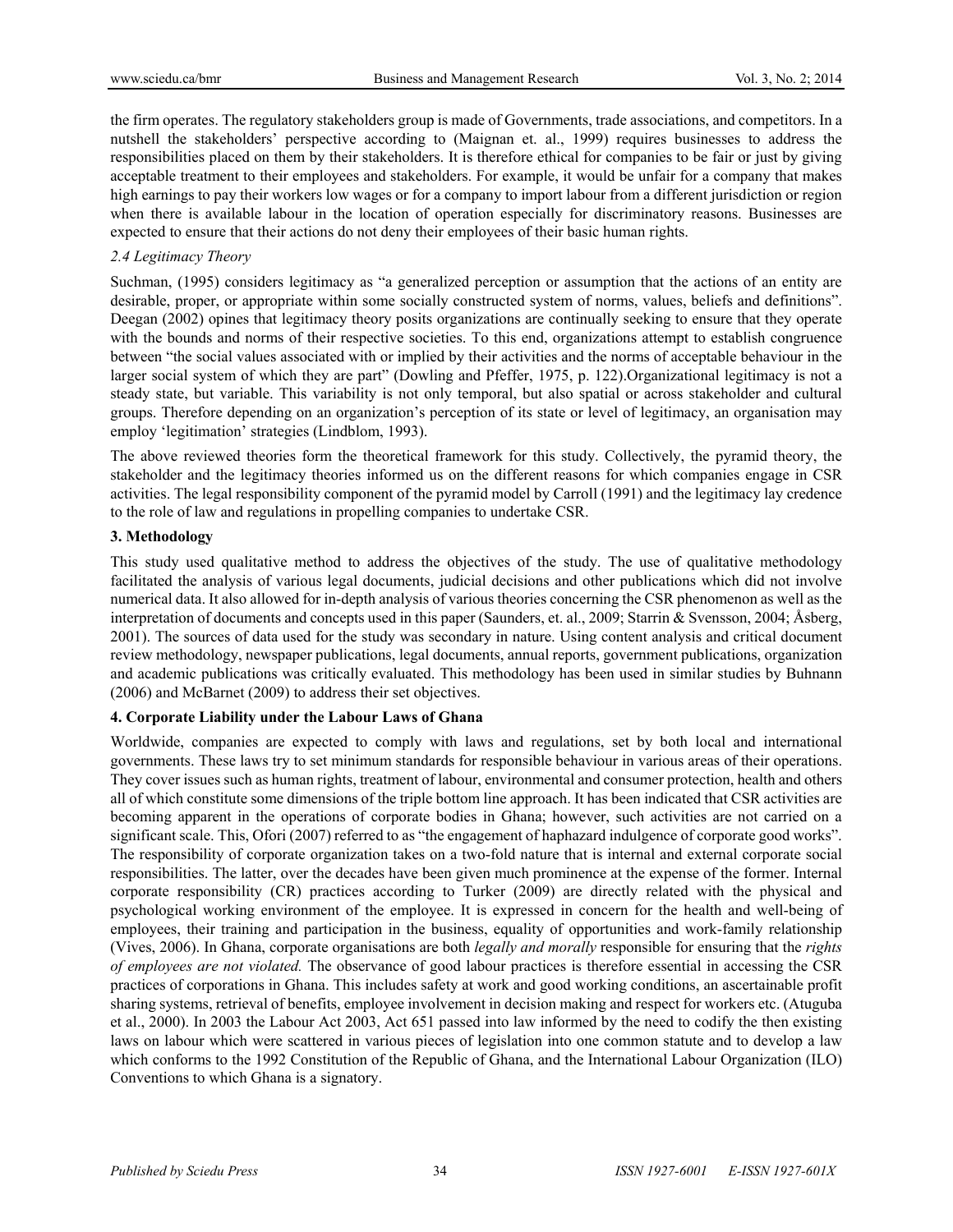## *4.1 Employment Protection Rights:*

The Labour laws of Ghana provide for various forms of employee protection rights, including a healthy and safe working environment, maternity and holiday pay, annual leave with pay as well as protection against unfair dismissal and redundancy. For instance, section 10 of the Labour Act, 2003 (Act 651) outlines clearly the various rights of employees. Sec 10(a) states that a worker or employee must work under satisfactory, safe and healthy conditions. Section 118 gives details on the issue of health and safety of the worker in an establishment and the various duties an employer must carry out to ensure the health and safety of his or her workers. Particularly, it requires an employer to provide and maintain at the workplace, a healthy and safe system of work. This requirement extends to plant, machinery, working tools, chemicals and the environment. Accordingly, the employer is enjoined by law to provide the needed safety equipment, adequate lighting systems and an appropriate flooring etc. to ensure that employees work in a safe, hygienic and less hazardous environment. In the event that an employer who without any reasonable excuse, fails to discharge any of these obligations under subsections (1) and (2) thereof, he shall be deemed to have committed an offence and shall be liable on summary conviction to a fine not exceeding 1000 penalty units or to imprisonment for a term not exceeding 3 years or both (Sec 118(5) of the Labour Act, 2003 (Act 651).

This duty of the employer to ensure a safe working environment for its employees was emphasised in the Ghanaian case of Issah v. Mim Timber Co. Ltd [1980] GLR 430. In this instance the Plaintiff was employed to fell trees, he got injured whilst felling a tall tree. In an action against the employer for damages, he argued that the employer failed to ensure that a proper warning was given as to the direction in which the tree was falling, thus breached its duty to provide a safe system of work. The court held that the law places a high duty of care on an employer towards his servants and this duty includes a duty to his employees to take reasonable care for their safety in the course of their operation. Accordingly, an employer was enjoined by law to provide competent fellow workmen, adequate material a proper system of work and effective supervision. Similar views were expressed in the case of Ekem v. Wiseway Cleaners Ltd [1981] GLR 801. These duties have often times been extended to agents of employers and third parties. For instance, in Issah v. Mim Timber Co. Ltd[1980] GLR 430 the court further indicated that the duty of the employer is personal to the employer and he can't successfully delegate it. He will be liable even if the damages were caused while another was acting in his place. Similarly, in Kuni v. State Gold Mining Corporation and Another [1978] GLR 205-211 the court was of the view that, where a person was authorised by statute or bound by contract to do a particular work, he could not escape responsibility by contracting with another person to do it.

#### *4.2 Deduction and Payment of Pension Contributions:*

Prior to the enactment of the new National Pensions Act, 2008 (Act 766) the repealed Social Security Law, 1991 (PNDCL 247) regulated pensions in Ghana by the establishment of a trust which provided social protection for the working population for various contingencies such as old age, invalidity, and such other contingencies as may be specified by law. However, calls for some pension reforms which aimed at making the scheme more beneficial led to the promulgation of the Act 766. This Act seeks to establish a "three-tiered" pension scheme i.e. a mandatory basic national social security scheme; a mandatory fully funded and privately managed occupational pension scheme, and a voluntary fully funded and privately managed provident fund and personal pension scheme. The Act makes specific provisions for the deduction and remittance of monthly contributions of a sum equal to 5.5% of the worker's salary towards that worker's pension scheme. The law further enjoins an employer of an establishment to pay for each month in respect of each worker, an employer's contribution of an amount equal to 13% of the worker's salary during the month. The total contributions are payable to the Social Security and National Insurance Trust (Trust) as well as a Trustee of a registered scheme.

#### *4.3 Remedies for Rights Violations*

The relevant laws in Ghana often provide for specific remedies available to injured parties. Thus in the event of a violation of employment rights of workers, such as in cases of unfair termination or redundancy, workers have under sections 63, 64, and 65 of Act 651, been given a remedy at law. These remedies often include compensation or damages, re-instatement or re-employment in instances of unlawful or wrongful termination or dismissals.

#### *4.4 Health & Safety*

In today's competitive world, the success of most companies hinges on the ability of the company to attract, motivate and retain competent, effective and efficient employees. Occupational Health and Safety (OHS) issues are becoming one of the key ingredients to attracting and maintaining employees. It is important to point out that corporations must not view OHS issues in isolation but rather they must see them as forming an aspect of the company's internal corporate social responsibility to its employees and by extension its customers. To avoid legal suits, it becomes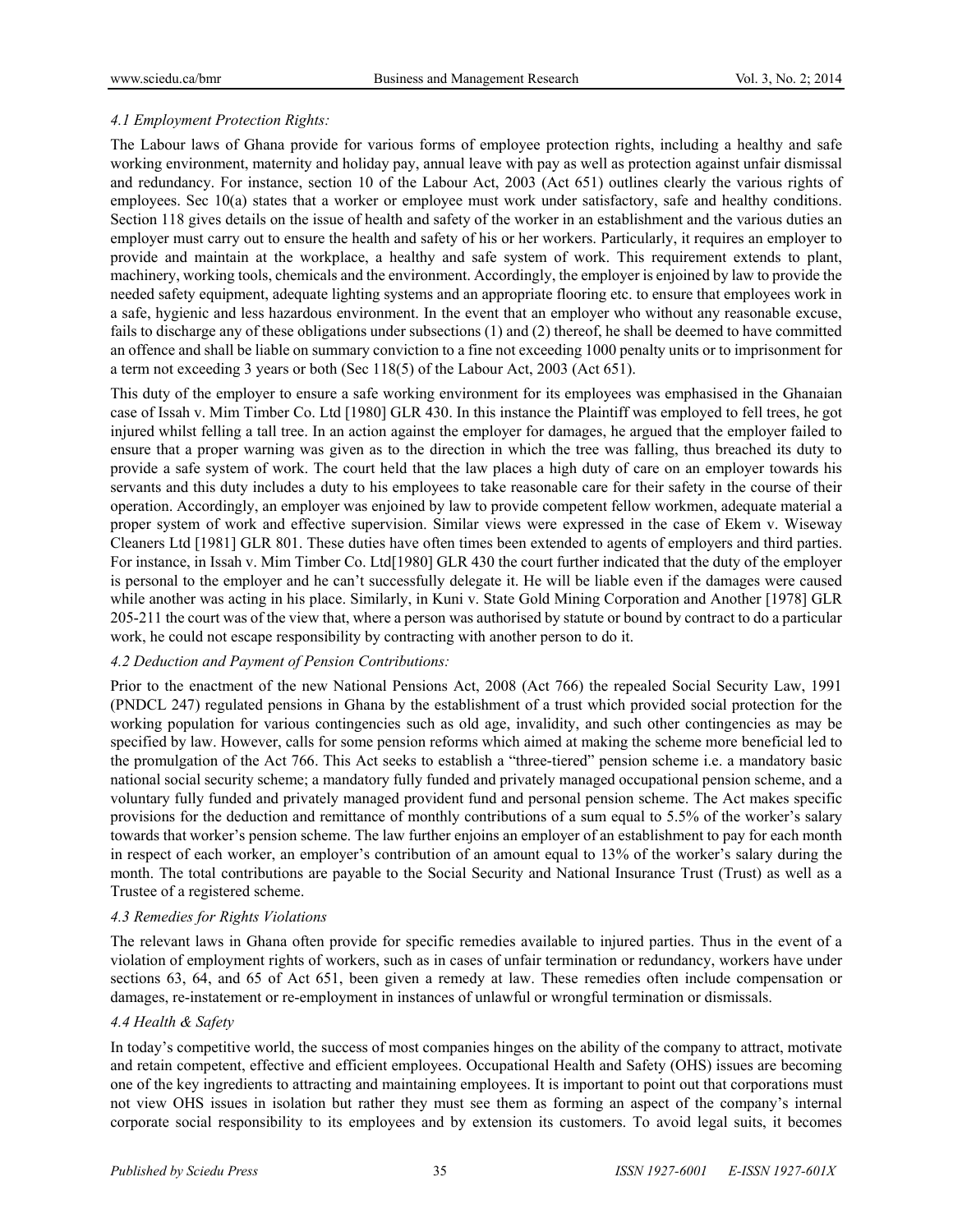imperative therefore for boards or managements of corporations in performing their governance role to take account of its responsibilities, one of which is to address issues bordering on occupational health and safety. The legal regime in Ghana enjoins corporate organisations to as part of their internal corporate responsibility to maintain health and safety at the work place. This provision is backed by law; hence any breach would attract the relevant sanctions. An employer is seen as abiding by the laid down regulations if they ensure that effective provision has been made for a satisfactory, safe and healthy conditions for workers; a safe plant and system of work with no risk to health; safe and risk free handling, storage and transportation of articles and substances. The availability of relevant working information, instructions, training and supervision to ensure health and safety at work is also crucial and must thus be complied with the employer. In complying with the law the employer must take all necessary steps to prevent contamination of the workplace (*toxic gases, noxious substances, vapours, dust, fumes, mists* etc.) as well as provide separate, sufficient, suitable and adequate toilet and washing facilities for males and females. He must also prevent accidents and injury to health by minimizing the causes of hazards. In the event of a breach the employer shall upon summary conviction be liable to a fine or a term of imprisonment (Section 9,118-121 of Act 651; Ekem v. Wiseway Cleaners Ltd [1981] GLR 801; Nelson v. Mensah [1976] 1 GLR 178).

The law further imposes a duty on the employer to report occupational accidents and diseases to the relevant government agency. In the case of an office, factory or shop, the report must be made to the Chief Labour Officer or the Inspector of Factories (Sections 118 – 121 of Act 651 and Reg. 18 & 19 LI 1833). The legal responsibility to maintain health and safety at the workplace does not only lie with employers, workers also have a duty to ensure that they remain healthy and safe. For instance, a worker is duty bound to use the requisite safety appliances, fire-fighting equipment and personal protective equipment in compliance with the employer's instructions. An employer would thus not be liable should a worker fail to comply with the above (Overseas Breweries Ltd. v. Agah [1968] GLR 192) A worker is further required to report to her employer or supervisor when she reasonably believes she is being *exposed to hazards or danger to her life, health or safety*. The law requires a worker in that situation to remove herself from the danger and the employer shall not require the worker to return when the danger is still in existence (121 of Act 651 and reg. 18 & 19 LI 1833). In Moshie v. State Gold Mining Corporation [1968]GLR 944, Annan J, indicated that it is the employer's duty to provide a safe system of work. In this case the plaintiff was the *headman of labourers* in the defendants' employment. His right hand got crushed whilst loading a pontoon in the usual course of his employment. He claimed damages for personal injuries arising from the employer's failure to provide competent workmen, a safe system of work and failure to fence a dangerous machine. The court held that the employers' workmen were negligent in the performance of their duties and the employers were negligent in that their system of work in respect of the work done by the plaintiff was not safe. Accordingly, the machine in which the plaintiff's hand was caught was a dangerous one which should have been fenced.

#### *4.5 Forced Labour*

Forced labour is the exaction of work from another under threat of a penalty and for which that person has not offered himself voluntarily. Corporate organisation as well as other institutions and individuals are in Ghana prohibited from exacting work from another under the pain of a penalty (sections 116 and 117 of Act 651; Article 16 of 1992 Constitution of Ghana) These laws clearly frown on the issue of organisations utilizing forced labour in any aspect of their operations. It is therefore the responsibility of c*orporate* organisations to refrain from *exacting forced labour*  from workers or permit to be exacted, for its benefit, forced labour from any worker. It is important to add that there are a few exceptions to these provisions. For example work required under a sentence or order of a court, work required of a member of a disciplined force or service as part of the person's duties, work reasonably required to protect life and wellbeing of communities during war, emergency or calamity that threatens life as well as work reasonably required as part of normal communal or other civic obligations. An employer, if found guilty, shall be convicted and liable to a fine. See s.116 & Art.16 of the 1992 Constitution of Ghana.

#### *4.6 Employment of Young Persons in Hazardous Work*

An organization can be held liable for employing young persons in hazardous work. As a corporate organisation seeking to create a good brand and image for its stakeholders, employing young persons in hazardous work can have enormous repercussions for the company's operations. In Ghana the employment of young persons in hazardous work is provided for under section 58 of Act 651 and reg. 7 of LI 1833. A young person is defined as any person of or above 18 years but below 21 years (The Children's Act, 1998 (Act 560)). These provisions are to ensure that corporations operating in Ghana act responsibly and do not exploit young persons to their detriment. In accordance with law employers are prohibited from engaging young persons in any type of employment or work likely to expose the person to physical or moral hazard or in an underground mine work. To ensure strict adherence, corporations often incorporate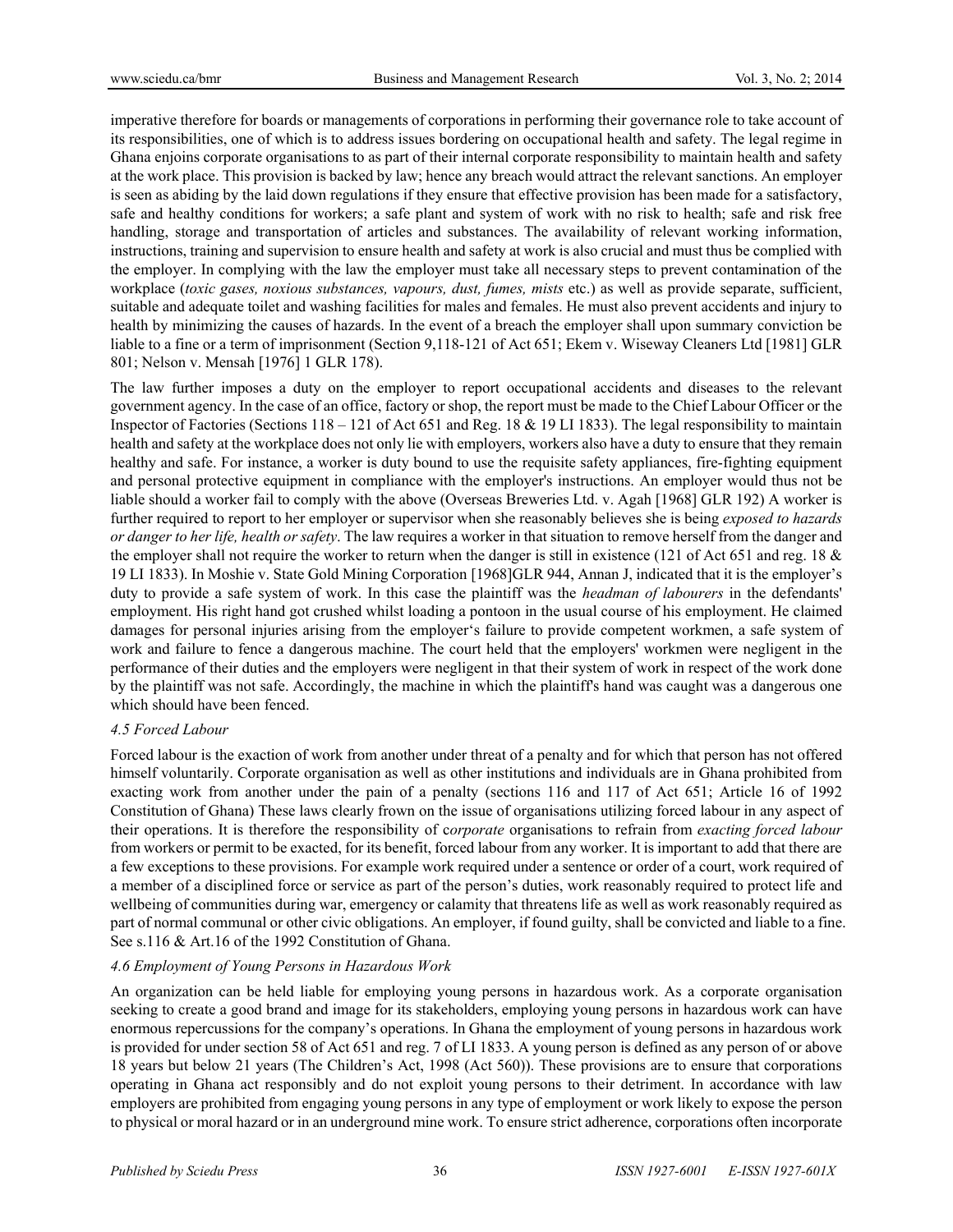prohibitive provisions or guidelines on the employment of young persons in their employment policy. For instance Johnson & Johnson's employment policies, instructs that all suppliers abide by their policy on the employment of persons under the age of 18 in the manufacture of any product, or any component of a product, by or for Johnson & Johnson or any of its affiliates worldwide (J&J Responsibility Report, 2009). This appears to be in-line with Convention 138 of the International Labour Organization (ILO).

To avoid ambiguity, the law clearly states what constitutes hazardous work and in respect of which young persons are prohibited from engaging in. Some of the types of prohibited work include manual lifting of loads, the weight of which exceeds 25 kilograms, work on scaffold and other structures at a height exceeding 2.5 metre,; work involving the use of substances and materials that emit radiation, poisonous gases or fumes, work that involves the use of dangerous chemicals or with excessive noise, the felling of timber. Other types of prohibited work for young persons are night work exceeding 8 continuous hours, the production and screening of pornographic materials or working at areas in a hotel which are likely to corrupt the moral development of that young person as well as any other works considered by the Chief Labour Officer as hazardous. A breach of any of these provisions shall attract the imposition of a fine upon summary conviction (Labour Regulation 2007, LI 1833)

#### *4.7 Labour Inspection*

Periodic or regular inspection by relevant authorities mandated by law is one sure way of ensuring that corporations are abiding by these laid down regulations. The law allows authorities to appoint a Labour Inspector to enter a workplace to carryout regular inspection of premises. Act 651 empowers the Labour Inspector, with or without notice, to enter any work place to take or remove for purposes of analysing samples of materials and hazardous or chemical substances used or handled by workers in the course of their employment. He may also direct employers to carry out alterations to buildings, installations and plant necessary to avert any danger or threat of danger to the health or safety of the workers within a specified period. In the event that an offence is committed by corporate organisation i.e. where a body corporate, firm or partnership commits any offence under the labour laws, every director or partner shall unless proven innocent be deemed to have committed that offence. An employer who fails to comply with a decision of an Inspector commits an offence and is liable on summary conviction to a fine. Any person who proves that he or she has suffered any loss, damage or injury as a result of the non-compliance by an organisation shall be entitled to compensation payable by that organisation (Section 124 of Act 651).

It is worth noting that, in the event of a commission of an offence under the Labour Act of Ghana by a body of persons, that offence shall be deemed to have been committed by that body of persons; and its officers. For instance, where the offence is committed by a body corporate, every director of that body corporate is deemed to have also committed the offence. Further, where it is committed by a firm every partner of that firm or officer or leader of the union or group of workers, respectively, is deemed to have also committed the offence. However, such a, director, partner, officer or leader would not be deemed to have committed the offence, if the person proves that the offence was committed without his or her knowledge or that he or she exercised due diligence to prevent the commission of the offence.

#### *4.8 Bribery & Corruption*

According to Transparency International, The Global Compact and IBLF bribery is an offer or receipt of any gift, loan, fee, reward or other advantage to or from any person as an inducement to do something that is dishonest, illegal or a breach of trust, in the conduct of the enterprise's business. On the other hand 'Corruption is defined as the misuse of entrusted power for private gain (IBLF 2005). In Ghana corruption is defined as a process where a person directly or indirectly influences the conduct of a public official or where the public official allows his conduct to be influenced by a gift, promise or prospect of a valuable consideration (Sections 239-261 of Act 29). Generally bribery and corruption is seen as a worldwide offense, it is however more prevalent in some countries than others, it also takes on different forms. Because of its amorphous nature, it is difficult to estimate the true extent and cost of the problem of bribery and corruption. The World Bank, however, estimates that \$1 trillion is paid in bribes every year, representing 3% of the world's gross domestic product (World Bank, 2004). In Ghana, bribery & corruption is a punishable offence and a person found guilty could be imprisoned or fined*.* Attempts by some states to curtail corruption have in certain instances been extended to local corporations operating in foreign jurisdictions*.* This is because bribery and corruption is a global phenomenon and cut across nation's legal jurisprudence. It is thus illegal in some organisation's country of residence for that company to engage in corrupt practices in another country. An example is that of the US, where its Foreign Corrupt Practices Act, makes it illegal to bribe foreign officials.

As a result of the importance placed on bribery and corruption, the practice of making bribing foreign officials illegal has crept into international spheres such as amongst the members of the Organisation for Economic Co-operation and Development (OECD).This principle was also adopted by the UN and forms the basis of the UN Convention against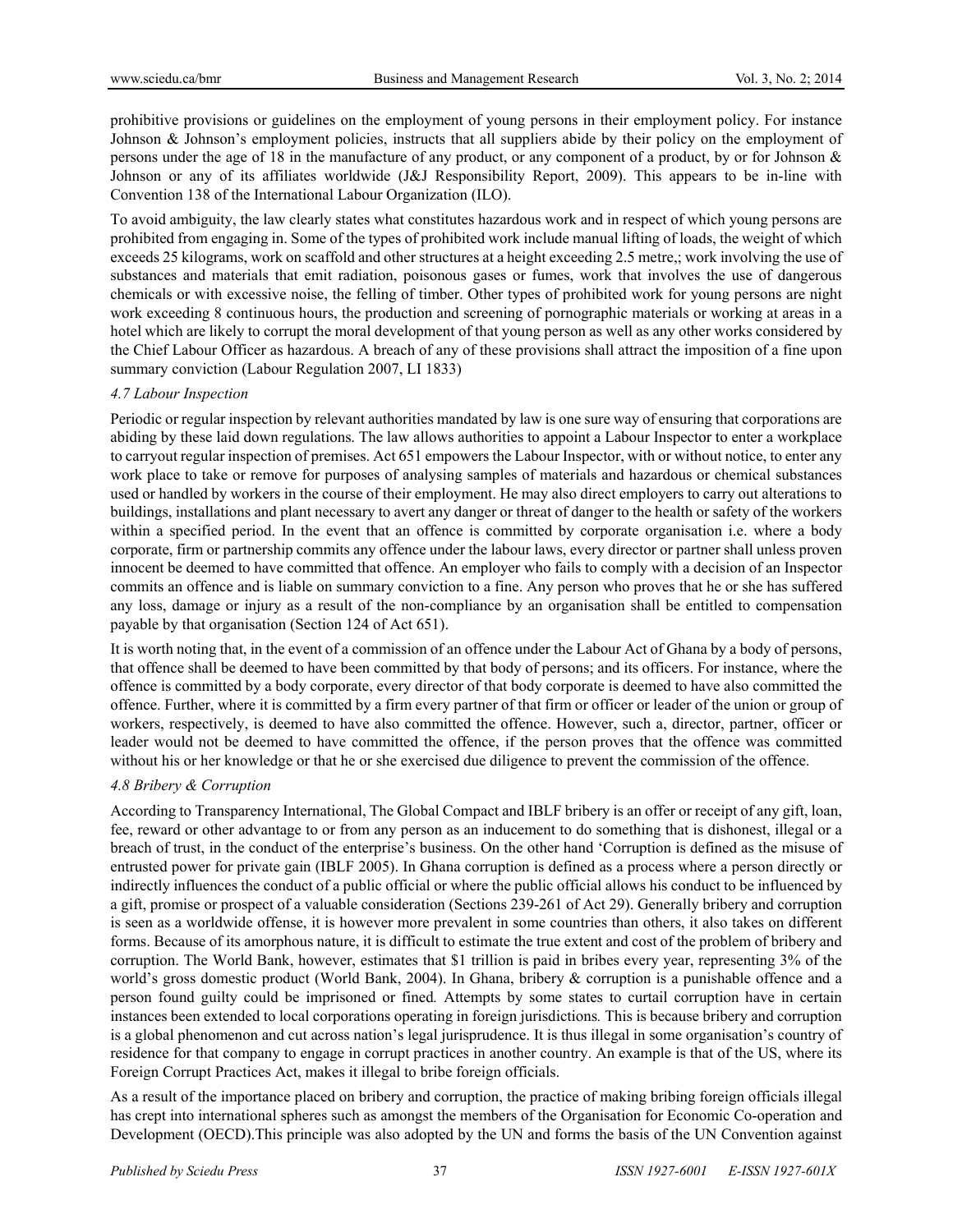Corruption (UNCAC). The Economic and Organized Crime Office (EOCO), set up by Act 804 under the 1992 Constitution of Ghana and The Criminal Act, 1960 (Act 29) also make provisions for the prosecution of offences involving serious financial and economic loss to the State as well as bribery and corruption in Ghana. Bribery and corruption as indicated earlier can take many different forms and shapes. Some identifiable and documented ones include corruption of or by a public officer, corruption of or by a juror and corruption of or by a voter. Additionally, the law indicates that every public officer or juror who commits corruption, wilful oppression or extortion in respect of the duties of his office, shall be guilty of a misdemeanour. Similarly, whoever corrupts any person in respect of the performance of any duties as a public officer or juror shall be guilty of a misdemeanour.

### *4.9 Noxious Trade, Environmental & Health Hazards*

It is the responsibility of businesses and organisations to ensure that they do not carry out any offensive trade activities. Section 287 of Act 29 makes it a punishable offense to carry out any noxious trade or any trade activities which violates any public rights. It is thus an offence punishable under the law to carry on any noxious, offensive or noisy business at any place, or cause or permit any noxious or offensive matter to be collected or continue at any place or keep any animals at any place, as to impair or endanger the health of the public inhabiting the place. It is also an offence to use a neighbourhood and cause material damage to the lands, crops, cattle or goods of such public or cause material interruption to the public in their lawful business or occupations. An organisation could also be liable if it makes, keeps or use any explosive matter, or any collection of water, or any other dangerous or destructive thing, or any building, excavation, open pit, or other structure, work or place, keep any animal or permit to be at large, as to cause danger or harm or damage to the persons or property of the public. The Ghanaian laws thus make specific provisions for the protection of the environment and prevention of health hazards (Act 29), The Environmental Protection Agency Act, 1994 (Act 490). Act 490, in particular, makes specific provisions for the protection of the environment and prevention of health hazards. It establishes the Environmental Protection Agency (EPA), which is made responsible for protecting the environment in Ghana. The Act empowers the EPA to issue notices in the form of directives, procedures or warnings to such bodies as it may determine for the purpose of controlling the volume, intensity and quality of noise in the environment. In performing its duties, the EPA, may issue and serve enforcement notices, where it appears to it that the activities of any undertaking poses a serious threat to the environment or to public health, on persons responsible for the undertaking. It is worth noting that the law makes it an offence punishable upon summary conviction to a fine and in default to a term of imprisonment for failing to comply with an enforcement notice or permit issued by the EPA.

#### *4.10 Recruitment of Children*

It is the responsibility of all nationals, both corporate and individuals to help fight against child labour and trafficking of persons. Specific provisions have however been made for the employment of children and trafficking of persons under Ghanaian laws. Subject to certain exceptions, the law generally prohibits the employment of minors in exploitative labour or to work either wholly or partly outside Ghana or to work at night (Children's Act, 1998 (Act 560); LI 1833). The Children's Act deals with exploitative labour in Ghana. Section 87 of the Act, prohibits exploitative child labour, stating that no person shall engage a child in exploitative labour that deprives the child of his or her health, education or development. Additionally, section 88 prohibits child labour at night. Thus, organisations are prohibited from engaging a child in night work during the hours of 8p.m. to 6a.m. That notwithstanding, section 89 allows children from the age of 15 to work, whiles section 90 places the minimum age for the engagement of a child in light work at 13. The Act defines light work to constitute work which is not likely to be harmful to the health or development of the child and does not affect the child's attendance at school or the capacity of the child to benefit from school work.

#### **5. CSR and the Law: The Aftermath of Corporate CSR Violations**

A critical examination of both legislations and judicial precedents in Ghana seems to suggest that even though the law makes provision for the imposition of a fine or a term of imprisonment in the event of a violation of the organisation's responsibilities or liabilities in certain instances, most regulatory enforcement agencies as well as the courts, more often than not, are disposed to imposing a fine. These fines are found not to be punitive enough to prevent the recurrence of such violations. More disturbing is the failure of such regulatory agencies to enforce the payment of fines by organisations found to have violated the law. Further, the amount imposed as fines are also shared between the relevant government agencies shamefully. It appears victims suffering from the consequences of the violations rather shamefully receive the smallest proportion with the biggest share going to the relevant government agency. It is worth noting that the Seven Million Ghanaian Cedis compensation payable by Newmont Ghana for spilling cyanide into some water bodies at its Ahafo Mines in 2010, which resulted in the loss of some aquatic life was to be shared between the affected communities, the Environmental Protection Agency (EPA) and the Inspectorate Division of the Minerals Commission. In accordance with recommendations by the ministerial panel appointed by the Minister of Environment,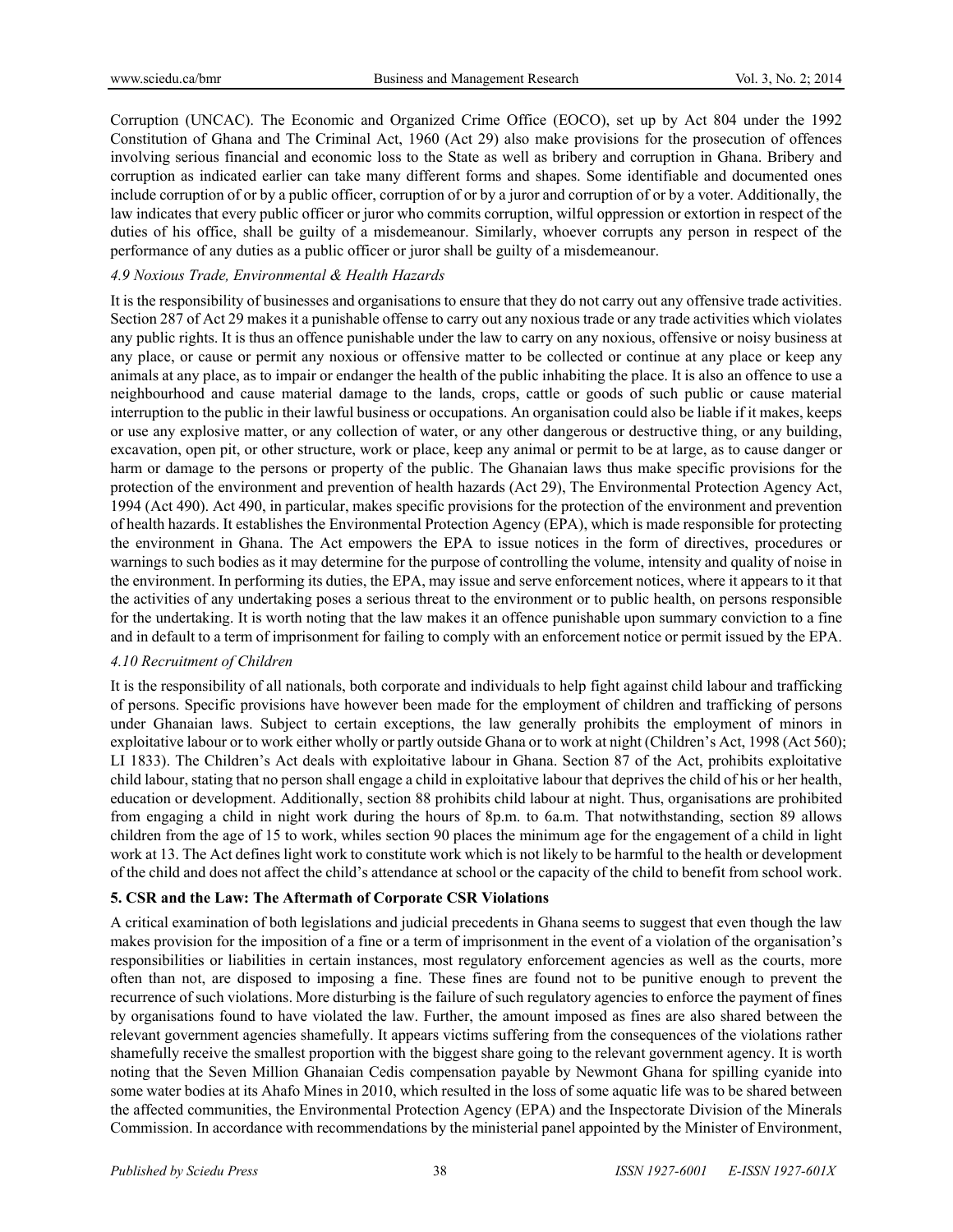Science and Technology, 45 per cent of the compensation was to be used to meet some developmental needs of the affected communities, whilst 40 per cent paid to the EPA. The remaining 15 per cent went to the Inspectorate Division of the Minerals Commission (GNA, 2010).

Additionally, the recent Melcom tragedy that occurred in Ghana on the  $7<sup>th</sup>$  of November, 2012 could have been averted if the law had been carried out to the letter. Especially given the fact that reports blamed the collapse of the building on the use of substandard materials in the construction of the building, as well as poor reinforcement in the columns that held the building and low based concrete strengths among others (BBC, 2012). Even though, there has to date been no official reports on the payment of compensation to the victims or sanction against the Melcom or its officers, it has been reported that the management of Melcom are in discussions with the National Labour Commission (NLC), the Ministry of Employment and Social Welfare and other agencies to determine an appropriate compensation for the victims of the disaster (GBC News, 2012). Other unofficial reports indicate that some compensation have been paid to families that lost their relatives as a result of the disaster to cater for their funeral expenses (Daily Graphic, 2012). Generally, the Ghanaian legal system appears to have made sufficient provisions to support the entrenchment, compliance and enforcement of CSR, thereby shaping organisational behaviour towards CSR. Thus, CSR in Ghana is to a large extent influenced by various regulatory regimes. However, its efficiency is often adversely affected by deficiencies in the enforcement of the relevant laws. It is thus suggested that the enforcement agencies should be empowered, in terms of both human and financial resources, to ensure compliance with the laws to enable an effective delivery of CSR in Ghana.

#### **6. Conclusion and Recommendation**

Over the decades Corporate Social Responsibility has shifted from voluntary practice to a more obligatory oriented practice influenced by public policy and law. As a developing country the presence of law and its enforcement can play a critical role in the development of CSR.

This paper concludes that even though there is currently no CSR policy in Ghana and there appears to be no comprehensive legal framework or legislation to guide corporate responsibility, there seem to be some relevant laws ensuring that corporate organizations engage in responsible business. Again, although these legislations sit on our statute books and are enforceable in our law courts, they seem to have little or no influence on the development of corporate social responsibility in Ghana. This could be as a result of the disjointed nature of these laws and the lack of enforcement by regulatory agencies, resulting in CSR activity remaining largely voluntary in practice. The labour law for instance has enhanced the regulation of labour disputes among employees and workers thereby helping to reduce the relatively high business and regulatory risks associated with CSR. Effective compliance and enforcement of the relevant laws is thus vital in the implementation of CSR, since it backs CSR actions by providing for penalties for non-compliance as well as guidelines for businesses desirous of engaging in CSR activities.

The findings of this paper align with the second tier of Carroll's CSR pyramid, stakeholder (internal and external) and the legitimacy theories. As indicated earlier, even though there are some legislations governing corporate responsibility in Ghana, it appears most organizations are unaware of these regulations and the consequences associated with violating them due to lapses on the part of enforcement agencies. These lapses in enforcement coupled with ignorance on the part of businesses are more often than not likely to result in disasters. There is therefore the need for government agencies including regulators to educate stakeholders as well as the general public on the responsibilities of both government and corporate organizations. In addition, law enforcement agencies should also be empowered and equipped to ensure strict compliance with these regulations. Finally, the law should serve as the backbone of CSR and should be used as a tool to influence and compel compliance with CSR actions of organisations in Ghana. Given the fact that this study broadly looked at the issue of CSR and the law, it suggests that further research should focus on specific laws pertaining to specific sectors of the economy, both public and private, so as to bring to light the influence of law on their corporate and social responsibilities.

#### **References**

- Amponsah-Tawiah K. & Dartey-Baah K. (2012). Corporate Social Responsibility in Ghana, *International Journal of Business and Social Science* Vol. 2 No. 17
- Atuguba R. & Dowuona-Hammond C. (2006). *"Corporate Social Responsibility in Ghana".* Friedrich Ebert Foundation (FES) Ghana.
- Baker, M. (2003). Corporate Social Responsibility What does it mean?, Available at http://www.mallenbaker.net/csr/CSRfiles/definition.html (Accessed January 8, 2013);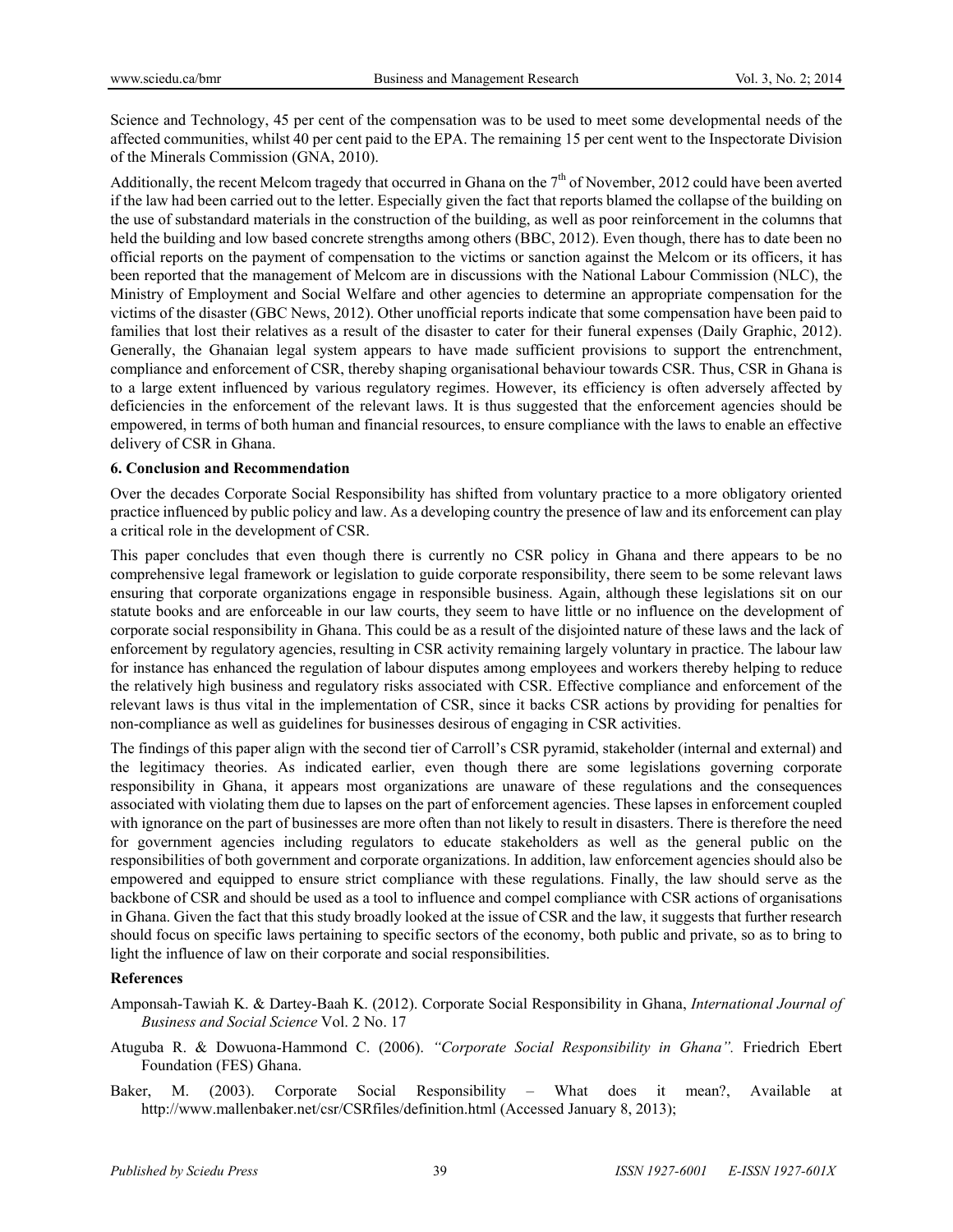- Bassen, A., Hölz H-M, Schlange J. (2006). *The Influence of Corporate Responsibility on the cost of Capital,* University of Hamburg: Hamburg.
- BBC Report (2012). Melcom shop collapse in Ghana: Negligence blamed http://www.bbc.co.uk/news/world-africa-20250494. Accessed 12 th January, 2013
- Buhmann, K. (2006). "Corporate social responsibility: what role for law? Some aspects of law and CSR", *Corporate Governance,* Vol. 6 Iss: 2 pp. 188 – 202.http://dx.doi.org/10.1108/14720700610655187
- Carroll, A.B. (1999). 'Corporate social responsibility', *Business and Society,* Vol. 38, Iss. No. 3, pp.268–295.
- Carroll, A. B, (1991). The Pyramid of Corporate Social Responsibility: Toward the Moral Management of Organizational Stakeholders, *Business Horizons,* 225‐235.
- Clarkson, Max B. E. (1995). A Stakeholder Framework for Analyzing and Evaluating Corporate Social Performance, *Academy of Management Review,* 20(1): 92-117.
- Criminal Code of Ghana, 1960 (Act 29).
- Daily Graphic Report (2012). "Families of Melcom disaster victims receive support". Available at http://graphic.com.gh/General-News/families-of-melcom-disaster-victims-receive-support.html. Accessed 25, February, 2013
- Deegan, C. (2002) "Introduction– the legitimising effect of social and environmental disclosures–a theoretical foundation", Accounting*, Auditing and Accountability Journal*, Vol.15, No.3, pp 282-311. http://dx.doi.org/10.1108/09513570210435852
- Dowling, J. & Pfeffer, J. (1975). "Organizational legitimacy: social values and organizational behaviour", *Pacific Sociological Review,* Vol.18, No.1, pp. 122-136. http://dx.doi.org/10.2307/1388226
- Ekem v Wiseway Cleaners Ltd [1981] GLR 80.1.
- European Union Commission (E.UC). (2002). Corporate Social Responsibility: A Business Contribution to Sustainable Development, European Commission, Office for Official Publications of the European Communities, Luxembourg.
- Freeman, R.E. (2004). "*A Stakeholder Theory of Modern Corporations*", Ethical Theory and Business, 7th Ed.
- Friedman, A.L. & Miles, S. (2006). *"Stakeholders: Theory and Practice",* Oxford University Press.
- Ghana Broadcasting Corporation (GBC) News, (2012). Availablehttp://www.gbcghana.com/index.php?id=1.1144150, Accessed 12 January, 2013
- Ghana News Agency (GNA), Newmont Pays Compensation, News Report 2010 Available: http://www.modernghana.com/news/271535/1/newmont-ghana-pays-compensation.html. Accessed 12 January, 2013.
- Helmer, E. & Stalh K., (2009). *How to define CSR? A Case study of a service company.* Jonkopin International Business School. Online hj.diva-portal.org/smash/get/diva2:222699/FULLTEXT01Accessed on 8 January, 2013
- Henriques, I. & Sadorsky P. (1999). "The Relationship between Environmental Commitment and Managerial Perceptions of Stakeholder Importance?" *Academy of Management Journal* 42 (1): 89-99. http://dx.doi.org/10.2307/256876
- Husted, B. W. (2000). "A contingency theory of corporate social performance", *Business & Society*, 39 (1): 24-48. http://dx.doi.org/10.1177/000765030003900104
- Johnson and Johnson, Human Right Policy and Standards Report, (2009). Available at www.jnj.com/connect/pdf/policy-on-employment-of-young-persons-pdf
- Kotler P. & Lee N. (2004). *Corporate Social Responsibility: Doing the Most Good for Your Company and Your Cause,* Publisher: Wiley; 1 edition (December 13, 2012)
- Kuni v. State Gold Mining Corporation and Another [1978].
- Labour Act of Ghana, 2003 (Act 651).
- Lantos, G.P. (2001). 'The boundaries of strategic corporate social responsibility', *Journal of Consumer Marketing,* Vol. 18, No. 7, pp.595 – 630. http://dx.doi.org/10.1108/07363760110410281